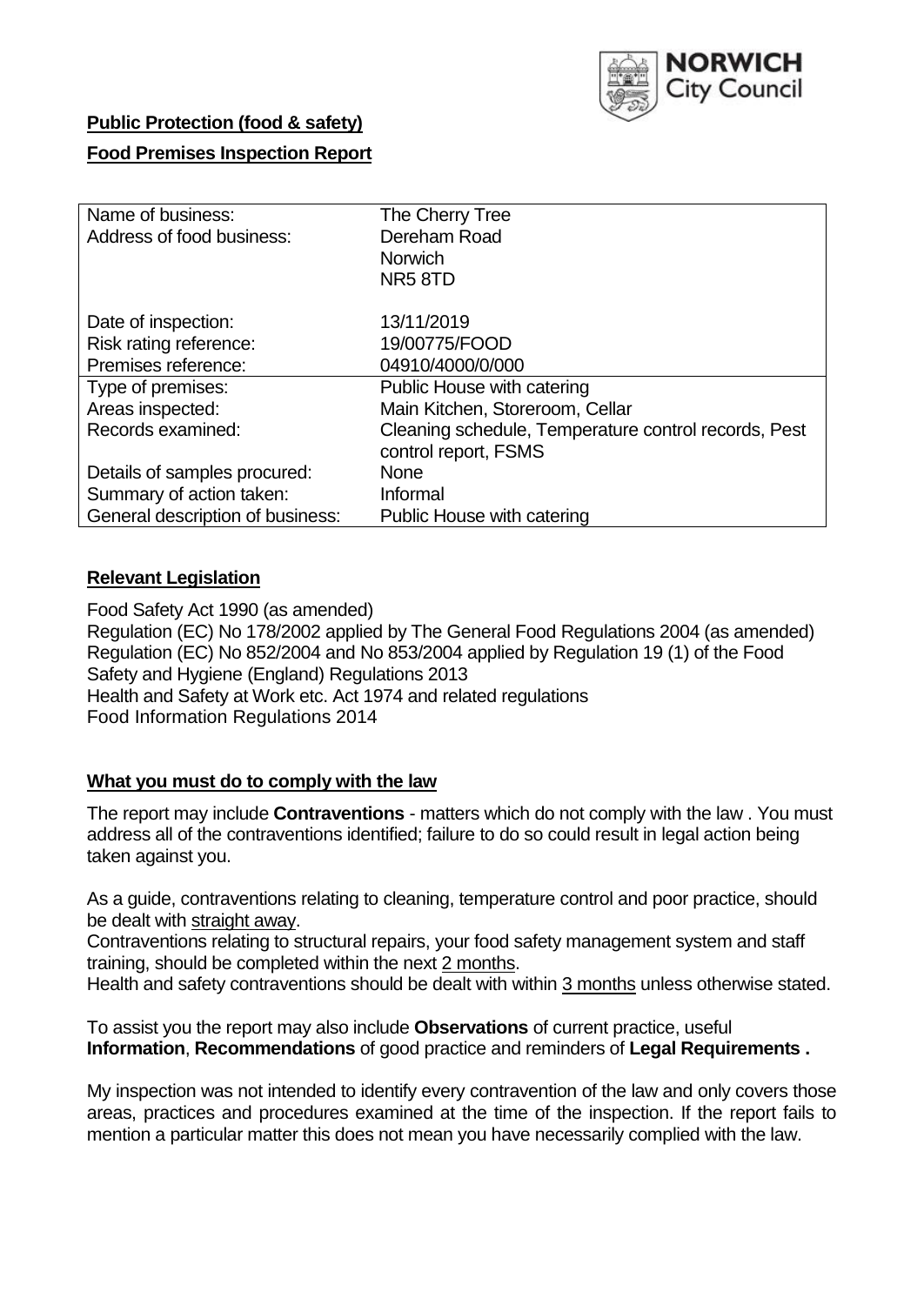# **FOOD SAFETY**

#### **How we calculate your Food Hygiene Rating:**

The food safety section has been divided into the three areas which you are scored against for the hygiene rating: 1. food hygiene and safety procedures, 2. structural requirements and 3. confidence in management/control procedures. Each section begins with a summary of what was observed and the score you have been given. Details of how these scores combine to produce your overall food hygiene rating are shown in the table.

| <b>Compliance Area</b>                     |          |    |                | <b>You Score</b> |                |    |           |    |                |  |  |
|--------------------------------------------|----------|----|----------------|------------------|----------------|----|-----------|----|----------------|--|--|
| Food Hygiene and Safety                    |          |    |                | $\overline{0}$   | 5              | 10 | 15        | 20 | 25             |  |  |
| <b>Structure and Cleaning</b>              |          |    | $\overline{0}$ | 5                | 10             | 15 | 20        | 25 |                |  |  |
| Confidence in management & control systems |          |    |                | $\Omega$         | 5              | 10 | 15        | 20 | 30             |  |  |
|                                            |          |    |                |                  |                |    |           |    |                |  |  |
| <b>Your Total score</b>                    | $0 - 15$ | 20 | $25 - 30$      |                  | $35 - 40$      |    | $45 - 50$ |    | > 50           |  |  |
| <b>Your Worst score</b>                    | 5.       | 10 | 10             |                  | 15             |    | 20        |    |                |  |  |
|                                            |          |    |                |                  |                |    |           |    |                |  |  |
| <b>Your Rating is</b>                      | 5        | 4  |                | 3                | $\overline{2}$ |    |           |    | $\overline{0}$ |  |  |

Your Food Hygiene Rating is 4 - a good standard

# **1. Food Hygiene and Safety**

Food hygiene standards are high. You demonstrated a very good standard of compliance with legal requirements. You have safe food handling practices and procedures and all the necessary control measures to prevent cross-contamination are in place. Some minor contraventions require your attention. **(Score 5)**

## Contamination risks

**Recommendation** Chopping/cutting boards were being stored directly touching. Chopping/cutting boards must be stored in a rack properly divided to stop cross-contamination and to allow aeration

#### Hand-washing

**Contravention** The following indicated that hand-washing was not suitably managed:

no soap to the wash hand basin next to the walk in fridge

**Legal Requirement** Wash hand basins must be provided with hot and cold running water and suitable drainage; soap and a hygienic way to dry hands.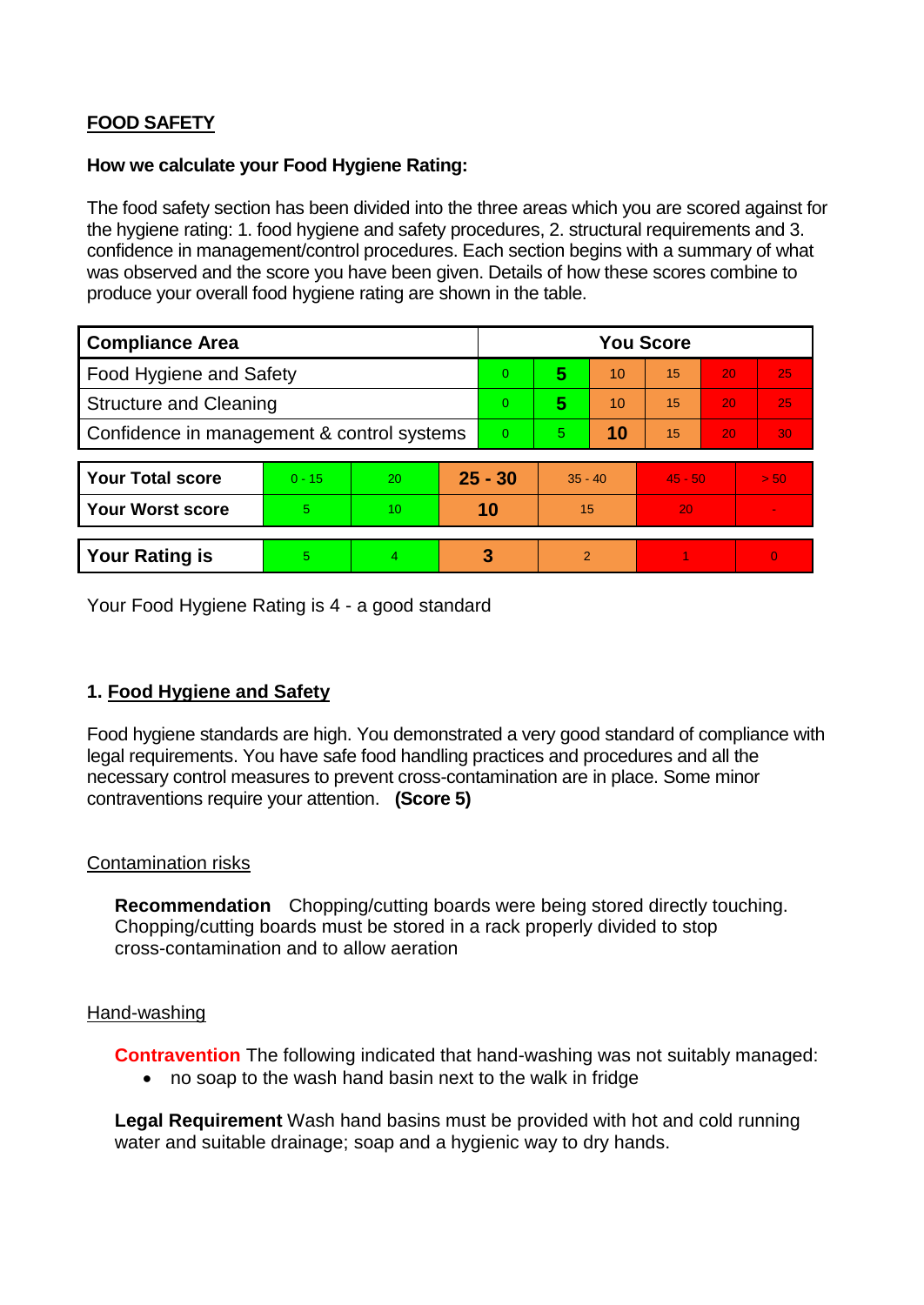**Guidance** Proper hand-washing is essential to prevent cross-contamination of E.coli 0157 and other harmful bacteria onto food and food contact surfaces. Handwashing should include the following steps:

- \* wet hands before applying soap
- \* good hand rubbing technique
- \* rinsing of hands
- \* hygienic drying

#### Personal Hygiene

**Contravention** The following are examples of poor personal hygiene or where it was made difficult for food handlers to maintain sufficiently high standards of personal cleanliness:

• the food handler was wearing his outdoor coat over kitchen whites whilst preparing food when I first arrived

#### Temperature Control

**Observation** I was pleased to see you were able to limit bacterial growth and/or survival by applying appropriate temperature controls at points critical to food safety and that you were monitoring temperatures.

#### Unfit food

**Contravention** The following food was unfit because it was either; past its use by date:

double cream was being stored beyond its 'use by' date of 10/11

**Information** High risk items bear a use by date. You must not sell, use or intend to sell such items and should ensure you have checks in place to remove these from use.

#### Poor Practices

**Observation** The following matters represented poor practice and if allowed to continue may cause food to become contaminated or lead to its deterioration:

- food e.g potatoes were being stored directly on floor
- cleaning products were being stored above food on the rack
- food e.g mayonnaise, coffee and vinegar was being stored on floor
- food e.g bread was being stored beyond its 'Best Before date of 9/11
- storing foods e.g Jacket potatoes and carrots on the floor of walk-in fridge
- no date of when opened on Ambrosia light custard in fridge numbered 3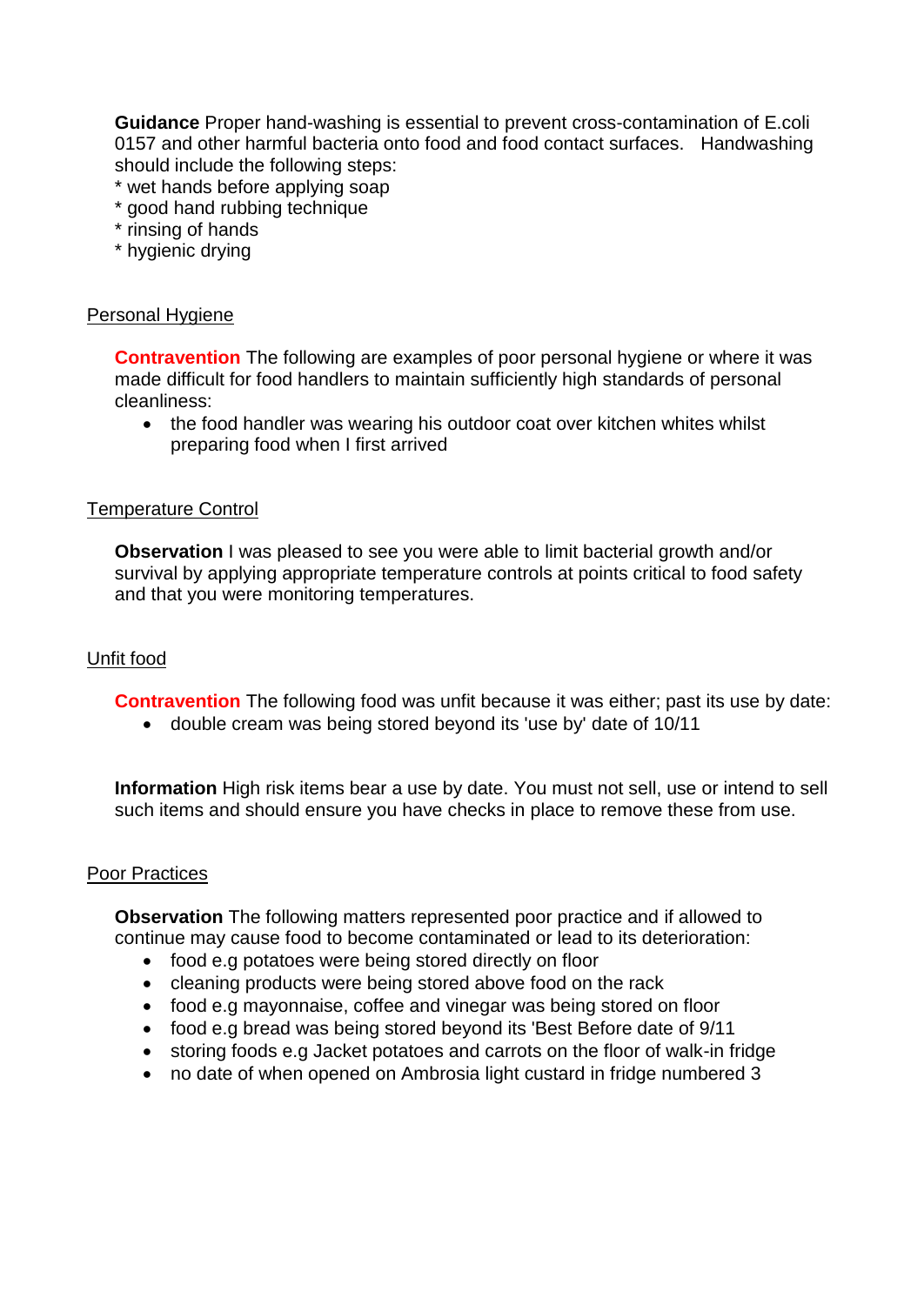# **2. Structure and Cleaning**

The structure facilities and standard of cleaning and maintenance are of a generally satisfactory standard but there are some repairs and/or improvements which are required in order for you to comply with the law. Pest control and waste disposal provisions are adequate. The contraventions require your attention; although not critical to food safety they may become so if not addressed. **(Score 5)**

## Cleaning of Structure

**Contravention** The following items were dirty and require more frequent and thorough cleaning:

- door leading to bar
- pipe work behind dishwasher and ovens
- bottom to door leading to boiler room
- flooring underneath shelving
- flooring underneath equipment

## Cleaning of Equipment and Food Contact Surfaces

**Contravention** The following items are dirty and must be cleaned:

- stepladder
- rear to microwave
- ice build up to chest freezer
- interior ceiling to microwaves
- on top of floor coving
- seals to fridge behind bar storing milk
- nozzle area to coffee machine behind bar

## **Maintenance**

**Contravention** The following had not been suitably maintained and must be repaired or replaced:

- broom
- damage wall behind electricity shut off point

## Facilities and Structural provision

**Observation** I was pleased to see the premises had been well maintained and that adequate facilities had been provided.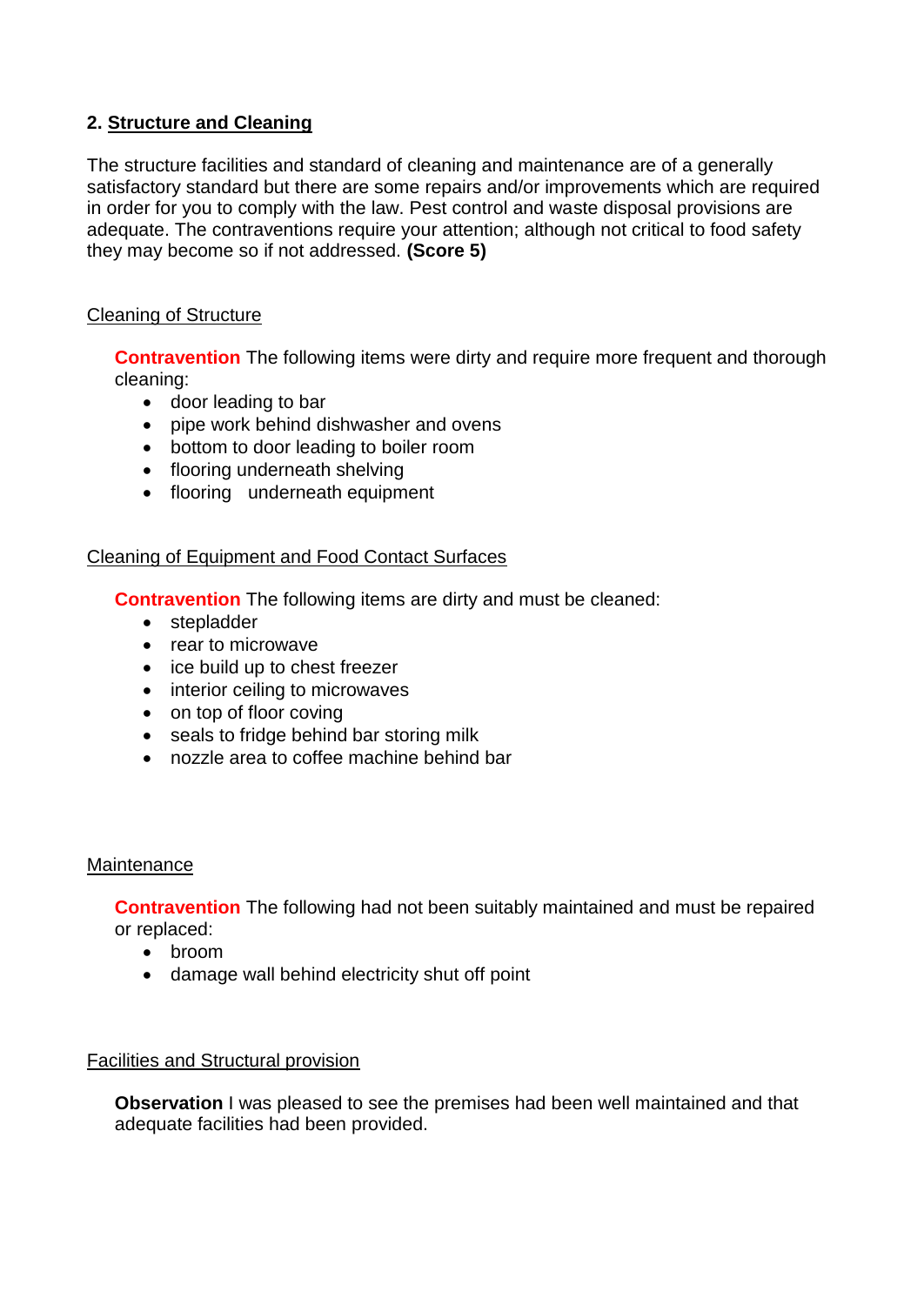## Pest Control

**Observation** You have a pest control contract in place and there is no evidence of pest activity on the premises.

# **3. Confidence in Management**

There are generally satisfactory food safety controls in place although there is evidence of some non-compliance with the law. The contraventions require your attention; although not critical to food safety they may become so if not addressed. **(Score 10)**

#### Type of Food Safety Management System Required

**Observation** Your SFBB/food safety management system was in place and working well. I was confident you had effective control over hazards to food.

**Observation** You were date labelling perishable foods appropriately and could demonstrate effective control over food spoilage organisms.

**Observation** You had colour-coded equipment and effective separation between raw and ready-to-eat food at all stages in your operation.

**Observation** You were monitoring (and recording) the temperatures of your fridges and freezers well as the temperature of cooked/hot-held food and could demonstrate effective systems for controlling bacterial growth and survival.

## Food Hazard Identification and Control

**Contravention** You have not identified these food hazards or the methods of control at critical points in your operation:

• storing food past its 'use by' date

## **Traceability**

**Observation** Your records were such that food could easily be traced back to its supplier.

## **Training**

**Contravention** The following evidence indicates there is a staff training need for food handlers:

• standard of cleaning was poor